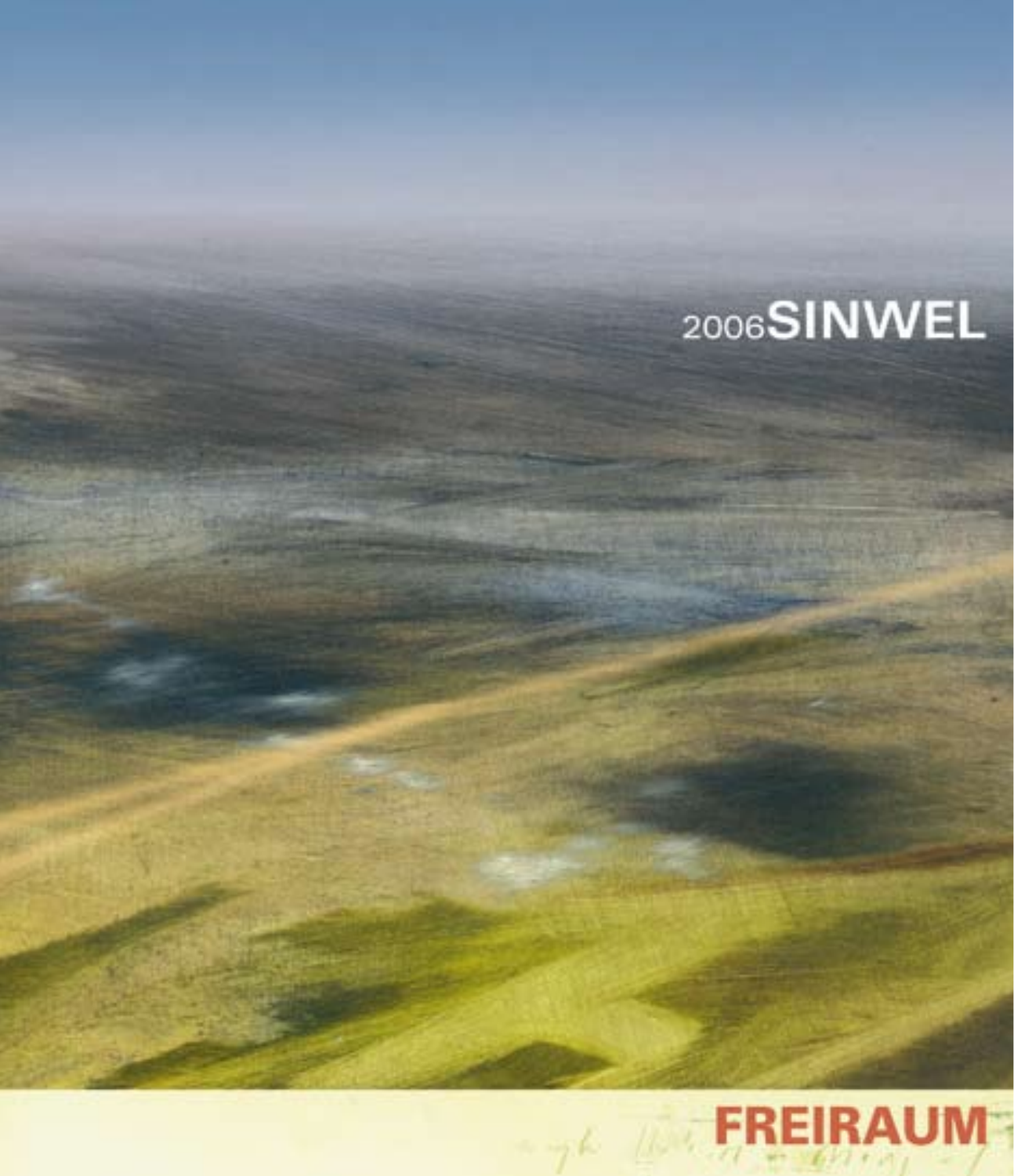| JÄNNER.JANUARY 2006                       |                                                                                                     |
|-------------------------------------------|-----------------------------------------------------------------------------------------------------|
|                                           | $S \sim$ sun 1                                                                                      |
|                                           | M .mon 2<br>D .tue 3<br>M .wed 4<br>D .thu 5<br>F .fri 6<br>S .sat 7<br>$S_{.5}$ sun<br>8           |
|                                           | M .mon<br>- 9<br>$D$ .tue $10$<br>M .wed 11<br>$D_{.thu}$ 12<br>F .fri 13<br>S .sat 14<br>S .sun 15 |
|                                           | M .mon 16<br>D .tue 17<br>M .wed 18<br>D .thu 19<br>F fri 20<br>S sot 21<br>$S$ .sun 22             |
|                                           | M .mon 23<br>D .tue 24<br>M .wed 25<br>D .thu 26<br>$$ fri 27<br>F<br>$S$ .sat 28<br>S .sun 29      |
| © Wolfaana Sinwel / Wien • www.sinwel.com | M .mon 30<br>D .tue 31                                                                              |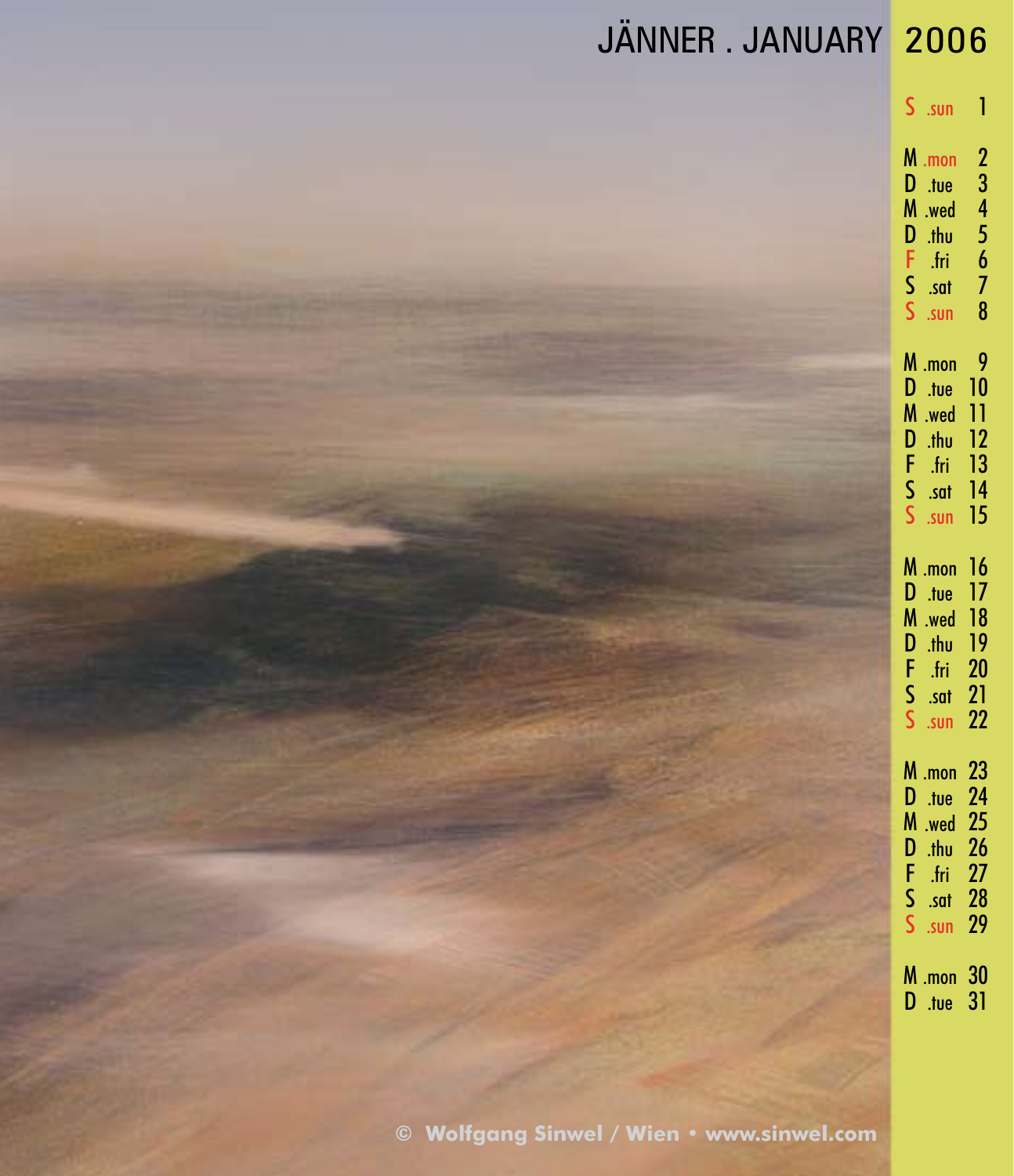### FEBRUAR . FEBRUARY 2006

| M                               | .wed                                                 | 1                                  |
|---------------------------------|------------------------------------------------------|------------------------------------|
| D                               | .thu                                                 | $\overline{2}$                     |
| F                               | .fri                                                 | 3                                  |
| s                               | .sat                                                 | 4                                  |
| S                               | .sun                                                 | 5                                  |
| M<br>D<br>M<br>D<br>Ē<br>Ś<br>S | .mon<br>.tue<br>.wed<br>.thu<br>.fri<br>.sat<br>.sun | 6<br>7<br>8<br>9<br>10<br>11<br>12 |
| M                               | .mon                                                 | 13                                 |
| D                               | .tue                                                 | 14                                 |
| M                               | .wed                                                 | $\overline{15}$                    |
| D                               | .thu                                                 | 16                                 |
| F                               | .fri                                                 | 17                                 |
| Ś                               | .sat                                                 | 18                                 |
| Ś                               | .sun                                                 | 19                                 |
| M                               | .mon                                                 | 20                                 |
| D                               | .tue                                                 | 21                                 |
| M                               | .wed                                                 | 22                                 |
| D                               | .thu                                                 | 23                                 |
| F                               | .fri                                                 | 24                                 |
| s                               | .sat                                                 | 25                                 |
| Ś                               | .sun                                                 | 26                                 |
| M<br>D                          | .mon $27$<br>tue.                                    |                                    |

**© Wolfgang Sinwel / Wien • www.sinwel.com**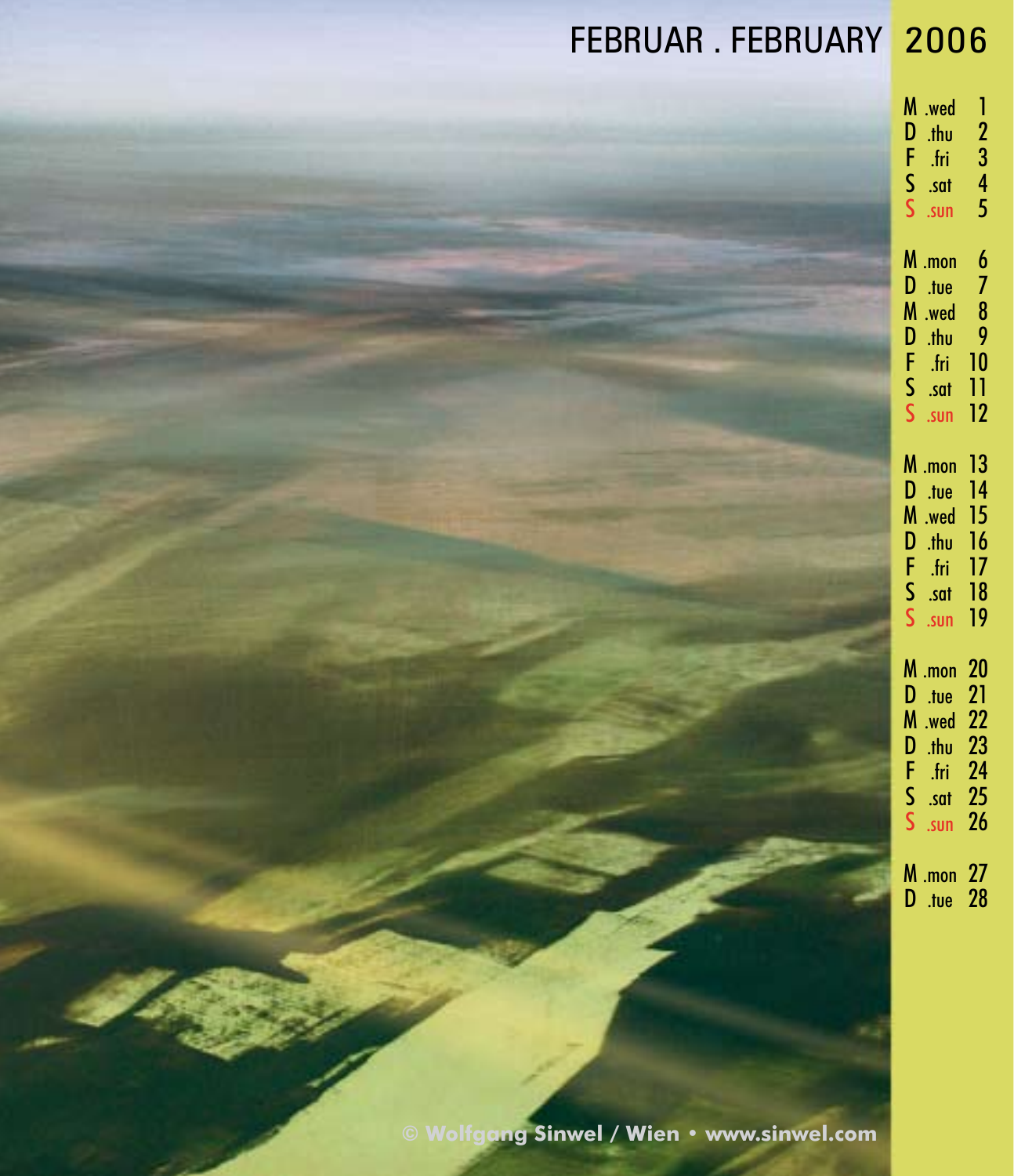| MÄRZ. MARCH 2006                          |                                                                                                                                         |
|-------------------------------------------|-----------------------------------------------------------------------------------------------------------------------------------------|
|                                           | M .wed<br>$\begin{array}{c} 1 \\ 2 \\ 3 \\ 4 \\ 5 \end{array}$<br>D thu<br>F fri<br>S sat<br>S sun                                      |
|                                           | $M$ .mon<br>$\begin{array}{c} 6 \\ 7 \\ 8 \\ 9 \\ 10 \\ 11 \\ 12 \end{array}$<br>$D$ .tue<br>M .wed<br>D thu<br>F fri<br>S sat<br>S sun |
|                                           | <b>M</b> .mon 13<br>D .tue 14<br>$M$ .wed 15<br>D .thu 16<br>F .fri 17<br>F .fri 17<br>S .sat 18<br>S .sun 19                           |
|                                           | M .mon 20<br>D .tue 21<br>M wed 22<br>D .thu 23<br>F .fri 24<br>S .sat 25<br>S .sun 26                                                  |
|                                           | <b>M</b> .mon 27<br>D .tue 28<br>M .wed 29<br>D .thu 30<br>F .fri 31                                                                    |
| © Wolfgang Sinwel / Wien · www.sinwel.com |                                                                                                                                         |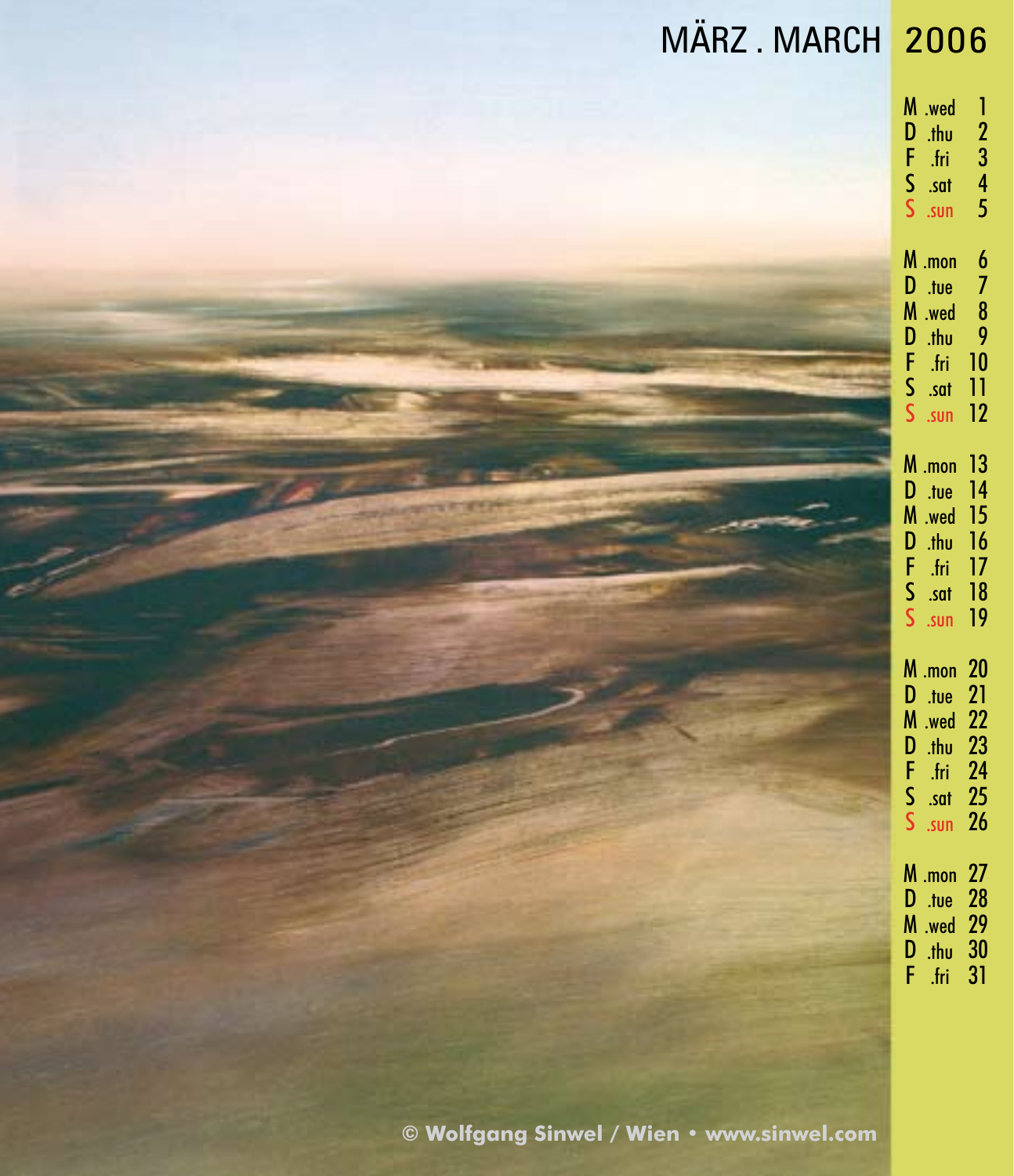#### APRIL 2006 S S<br>S .sur M D M D F S S M .mon 10 D .tue 11 M .wed 12 D .thu 13 F .fri 14 S S<br>S .sur M .mon 17 D .tue 18 M .wed 19 D F S S M .mon 24 D .tue 25 M .wed 26 D F S S .sun 30 .sun .mon .tue .wed .thu .fri .sat .sun .sun .thu .fri .sat .sun .thu .fri .sat 15 16 20 21 22 23 27 28 29 **© Wolfgang Sinwel / Wien • www.sinwel.com**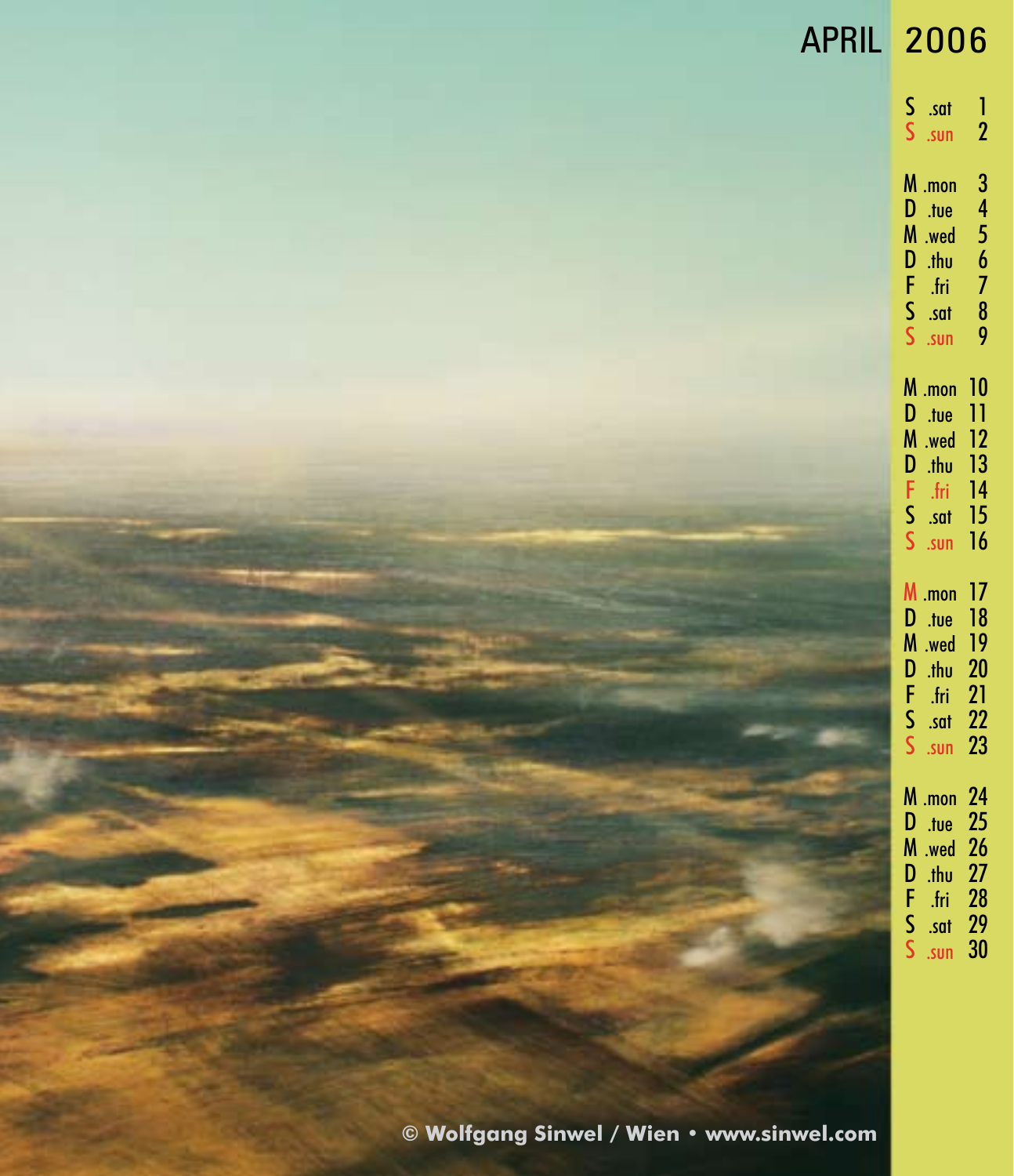#### MAI . MAY 2006 M D M D F S S M .mon D .tue M .wed 10 D F S S M .mon 15 D .tue 16 M .wed 17 D .thu 18 F S .fri S .sun 21 M .mon 22 D .tue 23 M .wed 24 D F S S .sun 28 M .mon 29 D .tue 30 M .wed 31 .mon .tue .wed .thu .fri .sat .sun .thu .fri .sat .sun .sat .thu .fri .sat 1 2 3 4 5 6 7 8 9 11 12 13 14 19 20 25 26 27 **© Wolfgang Sinwel / Wien • www.sinwel.com**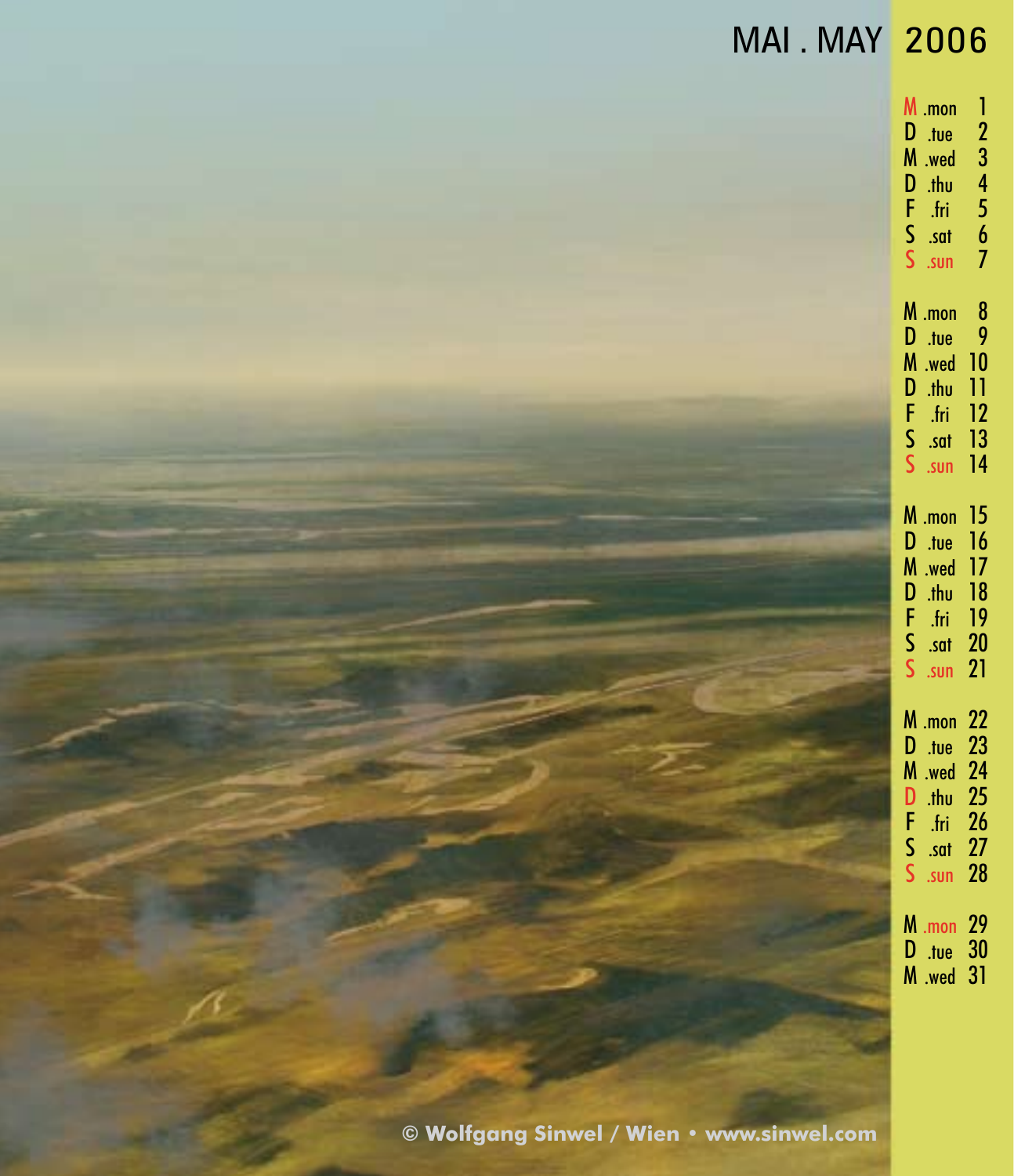#### JUNI . JUNE 2006

| D<br>F<br>S<br>Ś                | .thu<br>.fri<br>.sat<br>.sun                         | 1<br>$\frac{2}{3}$<br>4                           |
|---------------------------------|------------------------------------------------------|---------------------------------------------------|
| M<br>D<br>M<br>D<br>F<br>s<br>S | .mon<br>.tue<br>.wed<br>.thu<br>.fri<br>.sat<br>.sun | 5<br>6<br>7<br>8<br>9<br>10<br>11                 |
| M<br>D<br>M<br>D<br>F<br>s<br>S | .mon<br>.tue<br>.wed<br>.thu<br>.fri<br>.sat<br>.sun | 12<br>13<br>14<br>15<br>16<br>17<br>18            |
| M<br>D<br>M<br>D<br>F<br>S<br>S | .mon<br>.tue<br>.wed<br>.thu<br>.fri<br>.sat<br>.sun | 19<br>20<br>21<br>22<br>$\frac{1}{2}$<br>24<br>25 |
| M<br>D<br>M<br>D<br>F           | .mon<br>.tue<br>.wed<br>.thu<br>.fri                 | 26<br>27<br>28<br>29<br>30                        |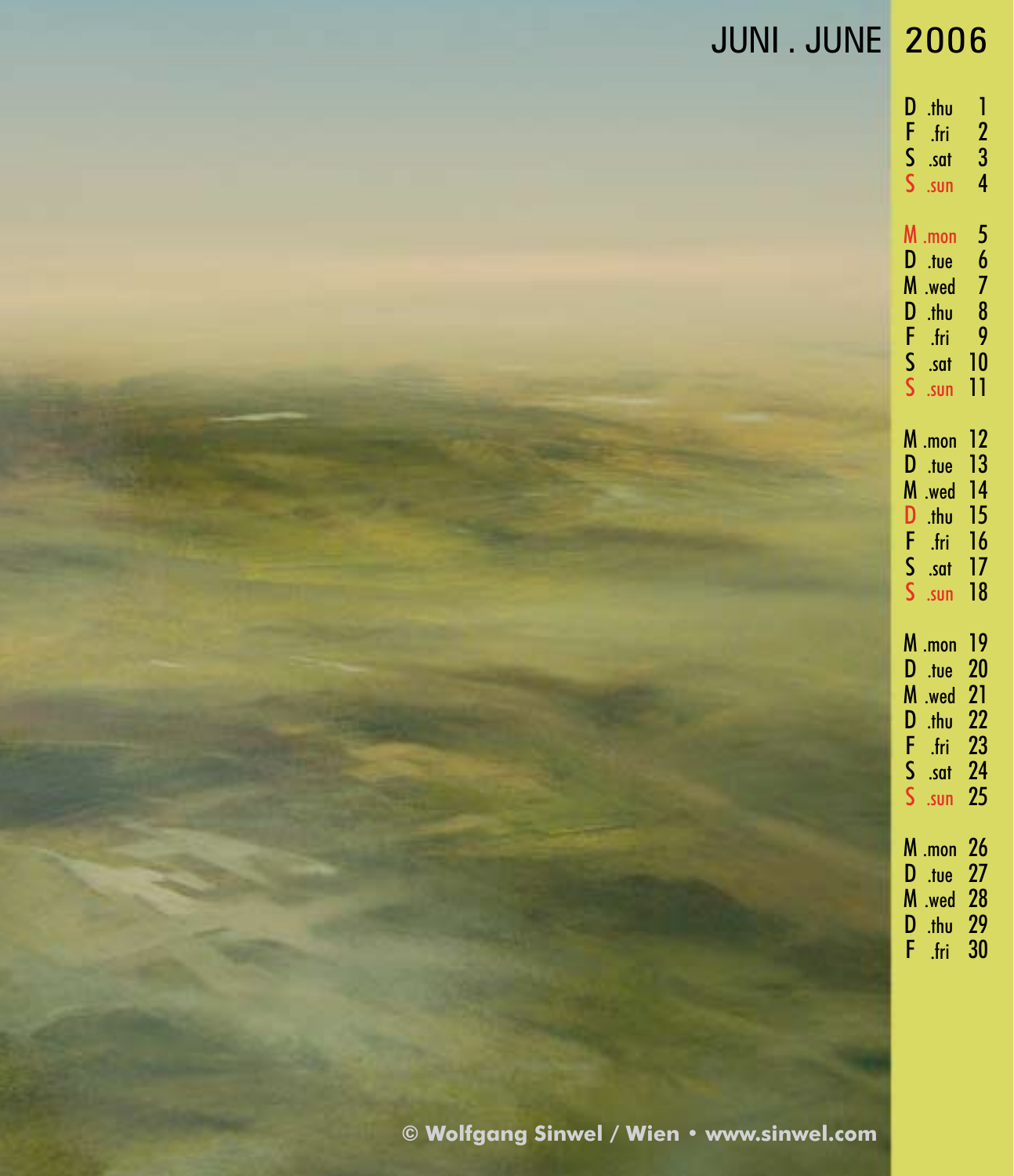#### JULI . JULY 2006

| s<br>S                          | .sat<br>.sun                                         | Ī<br>$\overline{2}$                                      |
|---------------------------------|------------------------------------------------------|----------------------------------------------------------|
| M<br>D<br>M<br>D<br>F<br>Ŝ<br>S | .mon<br>.tue<br>.wed<br>.thu<br>.fri<br>.sat<br>.sun | 3<br>4<br>5<br>6<br>7<br>8<br>9                          |
| M<br>D<br>M<br>D<br>F<br>s      | .mon<br>.tue<br>.wed<br>.thu<br>.fri<br>.sat<br>.sun | 10<br>11<br>12<br>13<br>14<br>15<br>16                   |
| M<br>D<br>M<br>D<br>Ē<br>S<br>š | .mon<br>.tue<br>.wed<br>.thu<br>.fri<br>.sat<br>.sun | 17<br>18<br>19<br>20<br>$\overline{2}$<br>21<br>22<br>23 |
| M<br>D<br><b>MDFS</b><br>s      | .mon<br>.tue<br>.wed<br>.thu<br>.fri<br>.sat<br>.sun | 24<br>25<br>26<br>27<br>28<br>29<br>30                   |
| M                               | .mon                                                 | 31                                                       |

**© Wolfgang Sinwel / Wien • www.sinwel.com**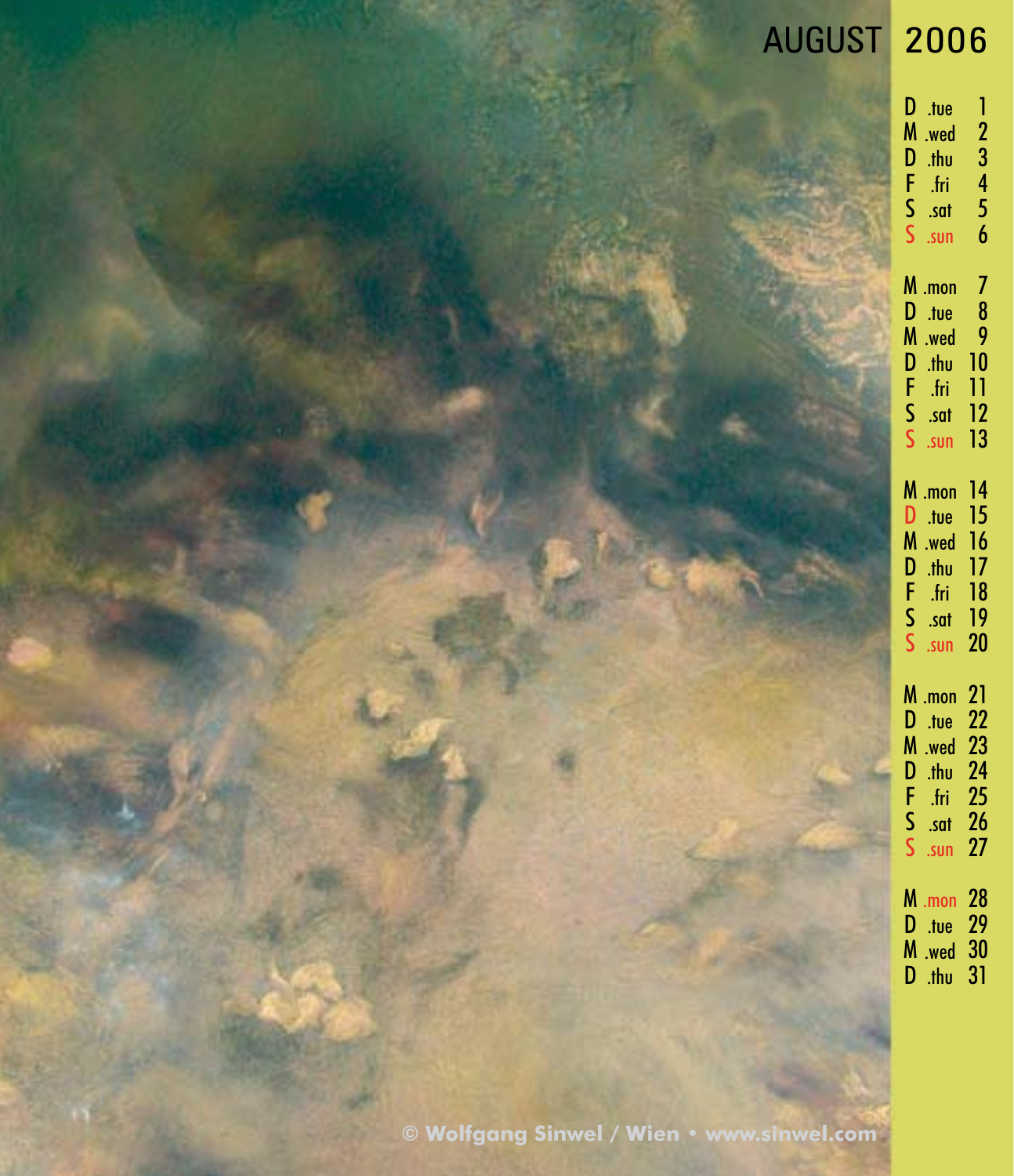## SEPTEMBER 2006

| F<br>s<br>S                     | .fri<br>.sat<br>.sun                                 | 1<br>$\frac{2}{3}$                     |
|---------------------------------|------------------------------------------------------|----------------------------------------|
| M<br>D<br>M<br>D<br>F<br>s<br>S | .mon<br>.tue<br>.wed<br>.thu<br>.fri<br>.sat<br>.sun | 4<br>5<br>6<br>7<br>8<br>9<br>10       |
| M<br>D<br>M<br>D<br>F<br>s<br>S | .mon<br>tue.<br>.wed<br>.thu<br>.fri<br>.sat<br>.sun | 11<br>12<br>13<br>14<br>15<br>16<br>17 |
| M<br>D<br>M<br>D<br>F<br>s<br>S | .mon<br>.tue<br>.wed<br>.thu<br>.fri<br>.sat<br>.sun | 18<br>19<br>20<br>21<br>22<br>23<br>24 |
| M<br>D<br>M<br>D<br>F<br>Ś      | .mon<br>.tue<br>.wed<br>.thu<br>.fri<br>.sat         | 25<br>26<br>27<br>28<br>29<br>30       |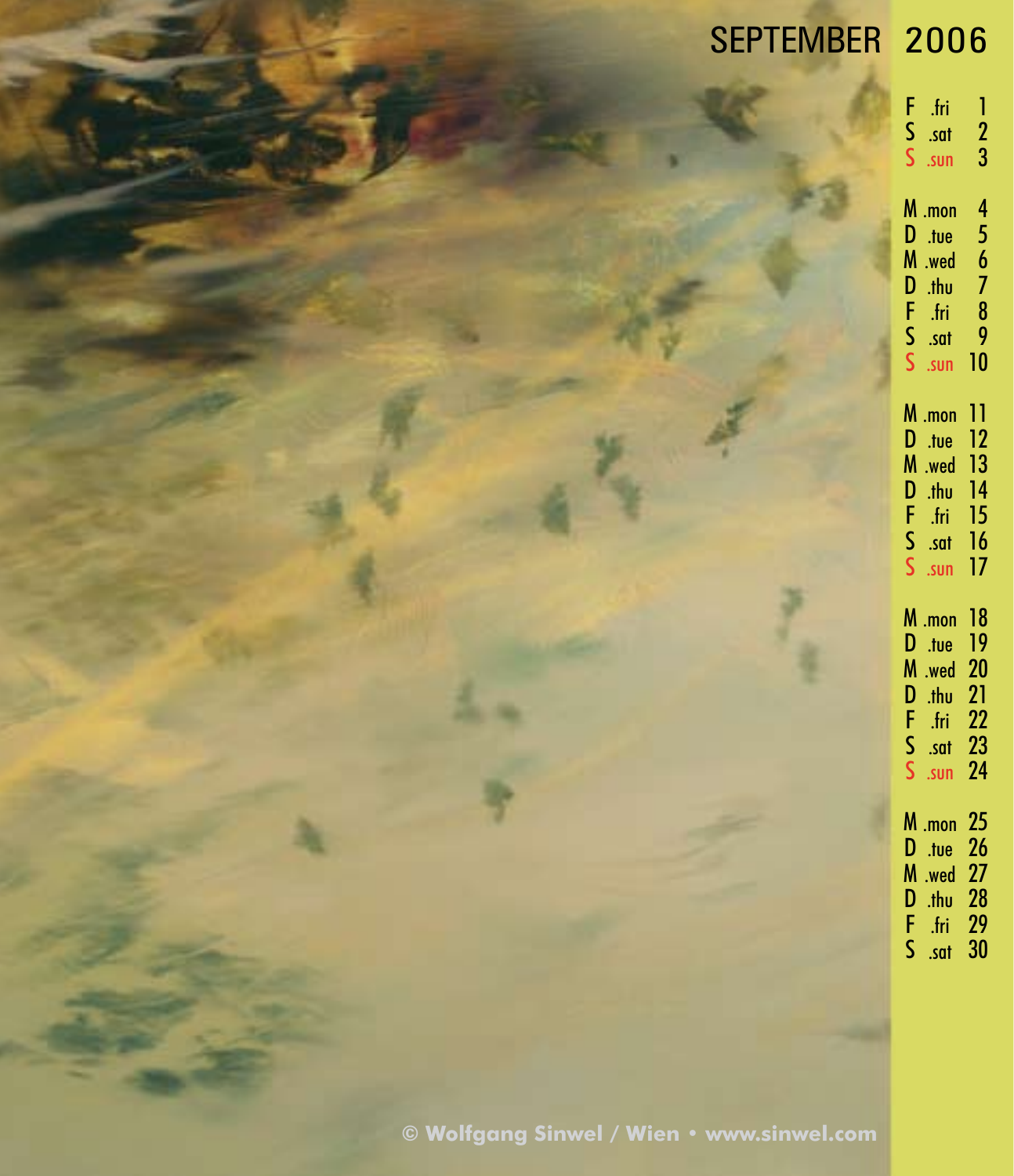| Ś<br>.sun                                                                               | Ī                                                                            |
|-----------------------------------------------------------------------------------------|------------------------------------------------------------------------------|
| M<br>.mon<br>D<br>.tue<br>M<br>.wed<br>D<br>.thu<br>F<br>.fri<br>S<br>.sat<br>.sun      | $\frac{2}{4}$<br>5<br>6<br>7<br>8                                            |
| M<br>.mon<br>D<br>.tue<br>M<br>.wed<br>D<br>.thu<br>F<br>.fri<br>s<br>S<br>.sat<br>.sun | 9<br>10<br>11<br>12<br>13<br>14<br>15                                        |
| M<br>.mon<br>D<br>.tue<br>M<br>.wed<br>D<br>.thu<br>F<br>S<br>S<br>.fri<br>.sat<br>.sun | 16<br>17<br>18<br>19<br>$\overline{20}$<br>$\overline{2}$<br>$\overline{22}$ |
| M<br>.mon<br>D<br>.tue<br>M<br>.wed<br>D<br>F<br>.thu<br>.fri<br>s<br>S<br>.sat<br>.sun | 23<br>24<br>25<br>26<br>27<br>28<br>29                                       |
| M<br>.mon<br>D<br>.tue                                                                  | 30<br>31                                                                     |

**© Wolfgang Sinwel / Wien • www.sinwel.com**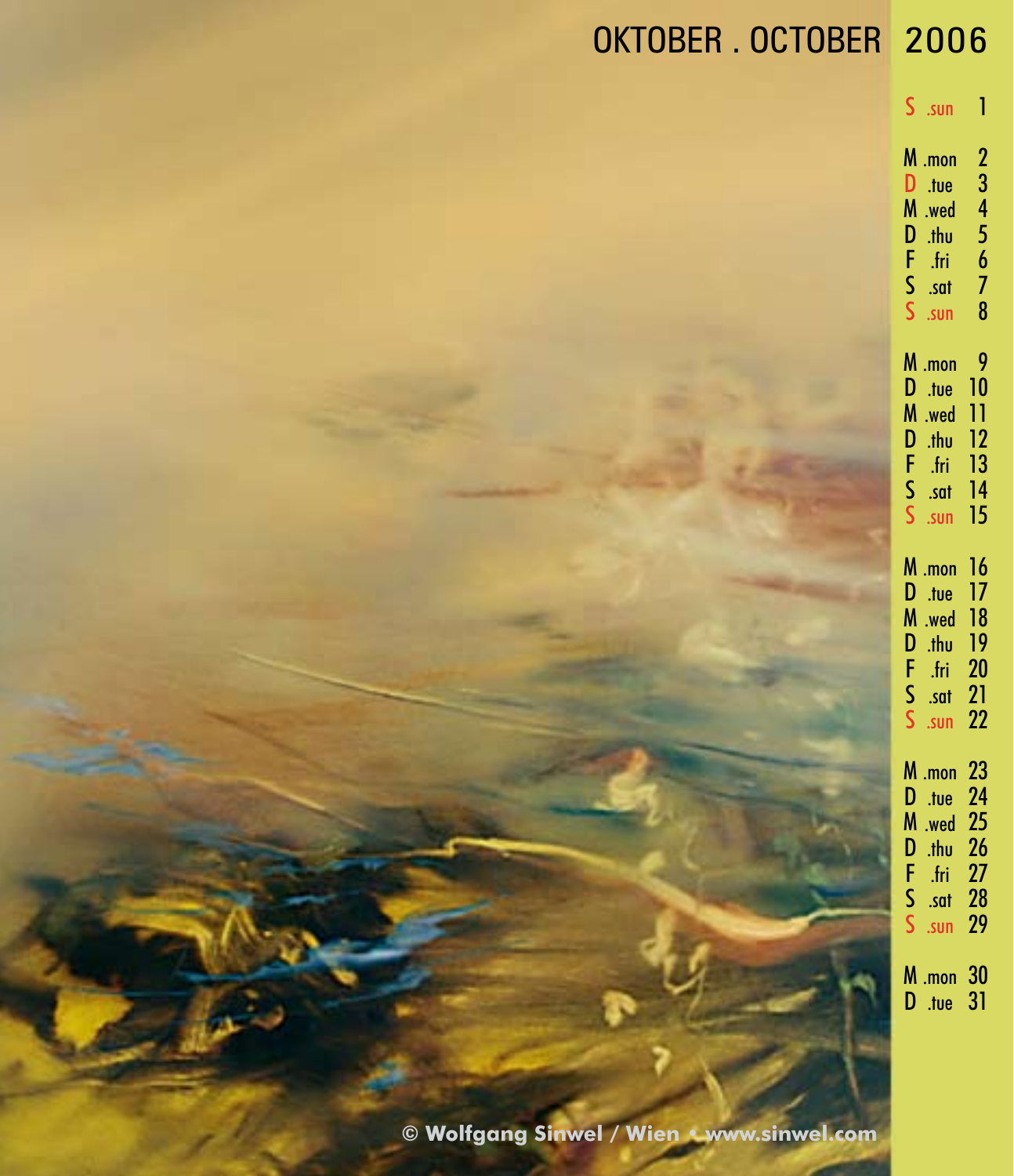| NOVEMBER 2006                             |                                                                                                                                            |
|-------------------------------------------|--------------------------------------------------------------------------------------------------------------------------------------------|
|                                           | M .wed<br>1<br>$\begin{array}{c} 2 \\ 3 \\ 4 \end{array}$<br>D .thu<br>F<br>- fri<br>$S$ .sat<br>$S_{.sun}$<br>5                           |
|                                           | M .mon<br>6<br>$D$ .tue<br>7<br>8<br>M .wed<br>$\bullet$<br>D .thu<br>10<br>F<br>-fri<br>$S$ .sat<br>$\overline{\phantom{0}}$<br>S .sun 12 |
|                                           | <b>M</b> .mon 13<br>D .tue 14<br><b>M</b> .wed 15<br>$D$ .thu $16$<br>F .fri 17<br>$S$ .sat $18$<br>S .sun 19                              |
|                                           | <b>M</b> .mon 20<br>D .tue 21<br>M .wed 22<br>D .thu 23<br>F<br>.fri $24$<br>$S$ .sat 25<br>S .sun 26                                      |
|                                           | M .mon 27<br>D .tue 28<br>M .wed 29<br>D .thu 30                                                                                           |
| © Wolfgang Sinwel / Wien · www.sinwel.com |                                                                                                                                            |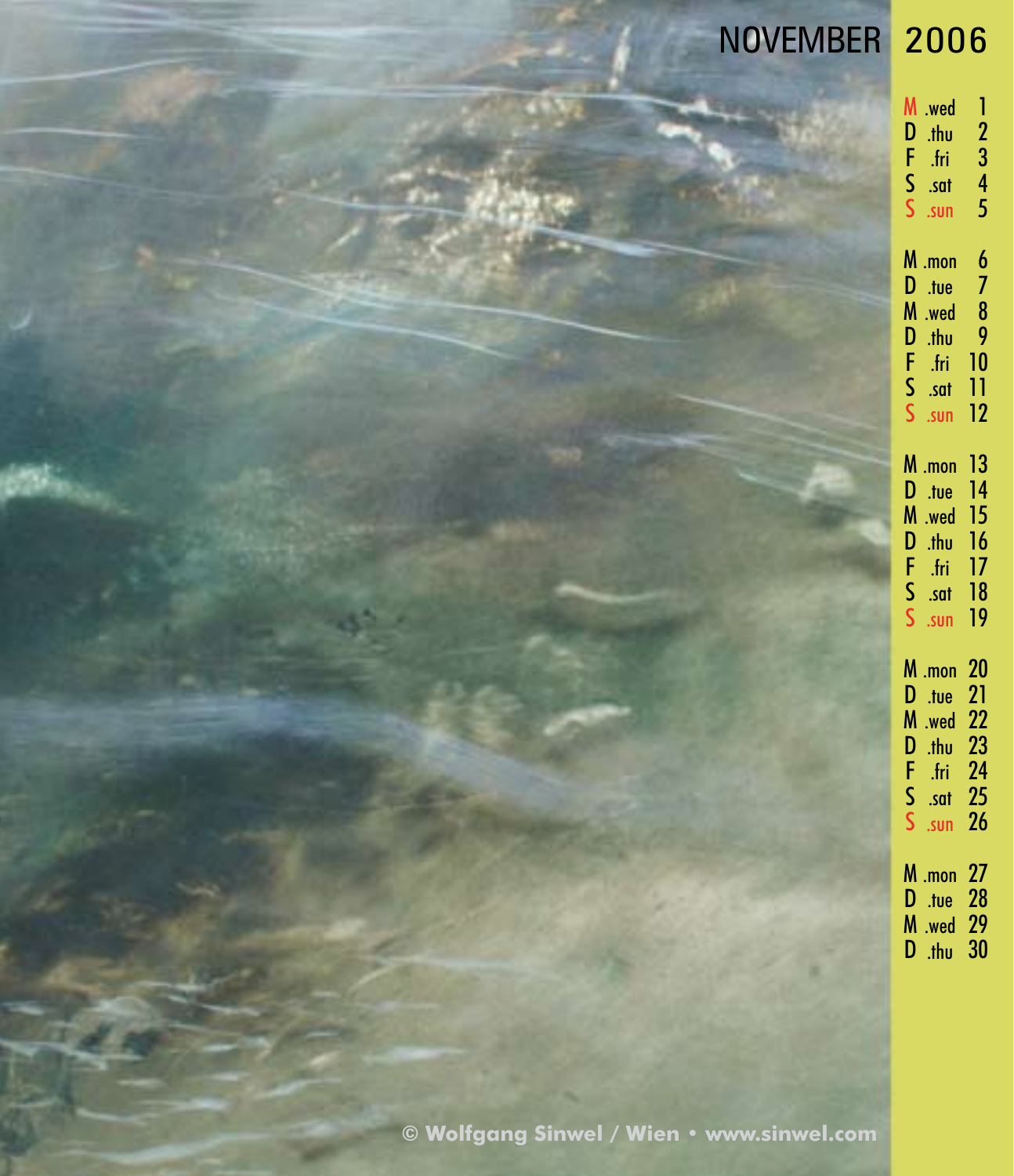### DEZEMBER . DECEMBER 2006

| F<br>.fri<br>s<br>S<br>.sat<br>.sun                                                     | 1<br>$\overline{a}$<br>3                            |
|-----------------------------------------------------------------------------------------|-----------------------------------------------------|
| M<br>.mon<br>D<br>.tue<br>M<br>.wed<br>D<br>F<br>S<br>S<br>.thu<br>.fri<br>.sat<br>.sun | 4<br>5<br>$\frac{6}{7}$<br>8<br>9<br>10             |
| M<br>.mon<br>D<br>.tue<br>M<br>.wed<br>D<br>F<br>S<br>.thu<br>.fri<br>.sat<br>Ś<br>.sun | 11<br>$\overline{12}$<br>13<br>14<br>15<br>16<br>17 |
| M<br>.mon<br>D<br>.tue<br>M<br>.wed<br>D<br>.thu<br>F<br>.fri<br>s<br>S<br>.sat<br>.sun | 18<br>19<br>20<br>21<br>22<br>23<br>24              |
| M<br>.mon<br>D<br>.tue<br>M<br>.wed<br>D<br>F<br>S<br>.thu<br>.fri<br>.sat<br>Ś<br>.sun | 25<br>26<br>27<br>28<br>29<br>30<br>31              |